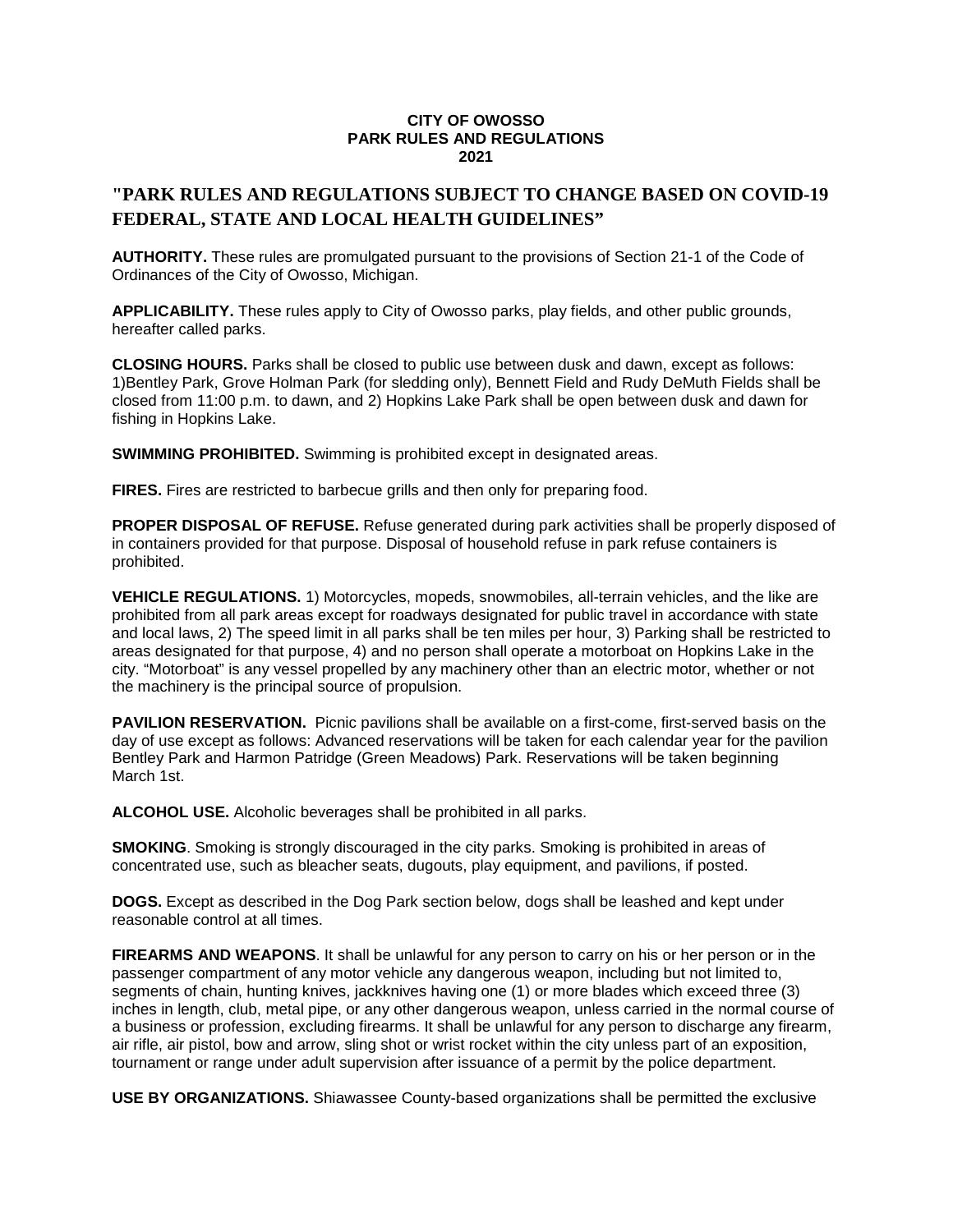control of designated areas of city parks, including control during hours the parks are closed to the public, subject to the following conditions:

1) Approved by the city manager or his/her designee;

2) Areas used shall be those not regularly frequented by the public or the areas occupied shall be open to the public; although a fee may be charged for such access;

3) The organizations' use of the park area shall not violate any local or state law nor unreasonably interfere with the use and enjoyment of adjacent park areas by others;

4) The organizations shall hold the City harmless from liability for incidents arising out of the organizations' use of the park area and shall provide evidence of insurance coverage;

5) The City reserves the right to direct where organizations' structures are installed and activities conducted to minimize damage to park property and facilities and to limit interference with the use of adjacent areas of the park.

## **SCHEDULING AND USE OF ATHLETIC FIELDS.**

1) Priority in the use of ball fields, soccer fields and similar athletic facilities in City parks shall be given to organizations scheduling regular games or matches. When the city manager determines that coordination of organizations' use of such facilities is necessary to avoid scheduling conflicts, he or she shall provide for the development of schedules for such facilities. The city manager shall have the authority to designate organizations to provide for scheduling and oversight of use of athletic fields. Such organizations shall schedule use of the fields in a way that accommodates use by all interested organizations to the greatest extent feasible and to provide for compliance by these rules and regulations by all organizations using the athletic facilities.

2) The city manager shall have the authority to restrict use of athletic fields to avoid excessive wear and tear on facilities.

3) The city manager may authorize organizations to sell concessions at athletic fields and to use City facilities designated for that purpose. Preference in selling concessions may be given to organizations designated to provide scheduling and oversight of the use of athletic fields. Organizations selling concessions at athletic fields shall be responsible for the cleaning of restroom facilities at such fields.

4) Organizations providing for the scheduling and oversight of athletic fields may be permitted to provide for the installation of signs recognizing program sponsors. Such signs shall not advertise specific products or services but shall be limited to the names and logos of sponsors and brief descriptions of the nature of the sponsor's business. All sponsor signs shall be constructed of material that will withstand customary weather conditions and shall be maintained by the organizations installing them. Signs shall be installed on existing fences so that the message content of the signs is visible from within the athletic fields only. Signs shall be installed only during the usual seasons during which organizations schedule games and matches on the fields. 5) Organizations using athletic fields for scheduled games, matches and practices shall be responsible for removing litter from the areas used for their activities. In addition, organizations shall be responsible for removing and storing any equipment used in their activities. Installation of bleachers or similar facilities must be authorized by the city manager or his/her designee. 6) The city will provide utilities (except for telephone service), refuse disposal and the maintenance of athletic fields in coordination with the needs and schedules of organizations using the fields. Organizations using athletic fields that undertake specific activities uniquely required for their

particular use of the fields such as the installation of bases or nets, the painting of lines on fields, etc. require prior approval.

**DOG PARK REGULATIONS.** Within the designated dog park area in Collamer Park, dogs are permitted under the following regulations. Elsewhere in the city, the city code applies.

1) All dogs must be leashed in the dog exercise area parking lot.

2) Any person bringing a dog or dogs to the dog exercise area must have one leash per dog.

3) There shall be no more than three dogs per person allowed in the dog exercise area. Any person bringing a dog or dogs to the dog exercise area must have at least one dog feces waste bag per dog in his or her possession and must remove any feces deposited by the dog(s) in their care.

4) Persons under sixteen years of age visiting the dog exercise area must be accompanied and supervised by a parent or guardian or other responsible adult with permission of the parent or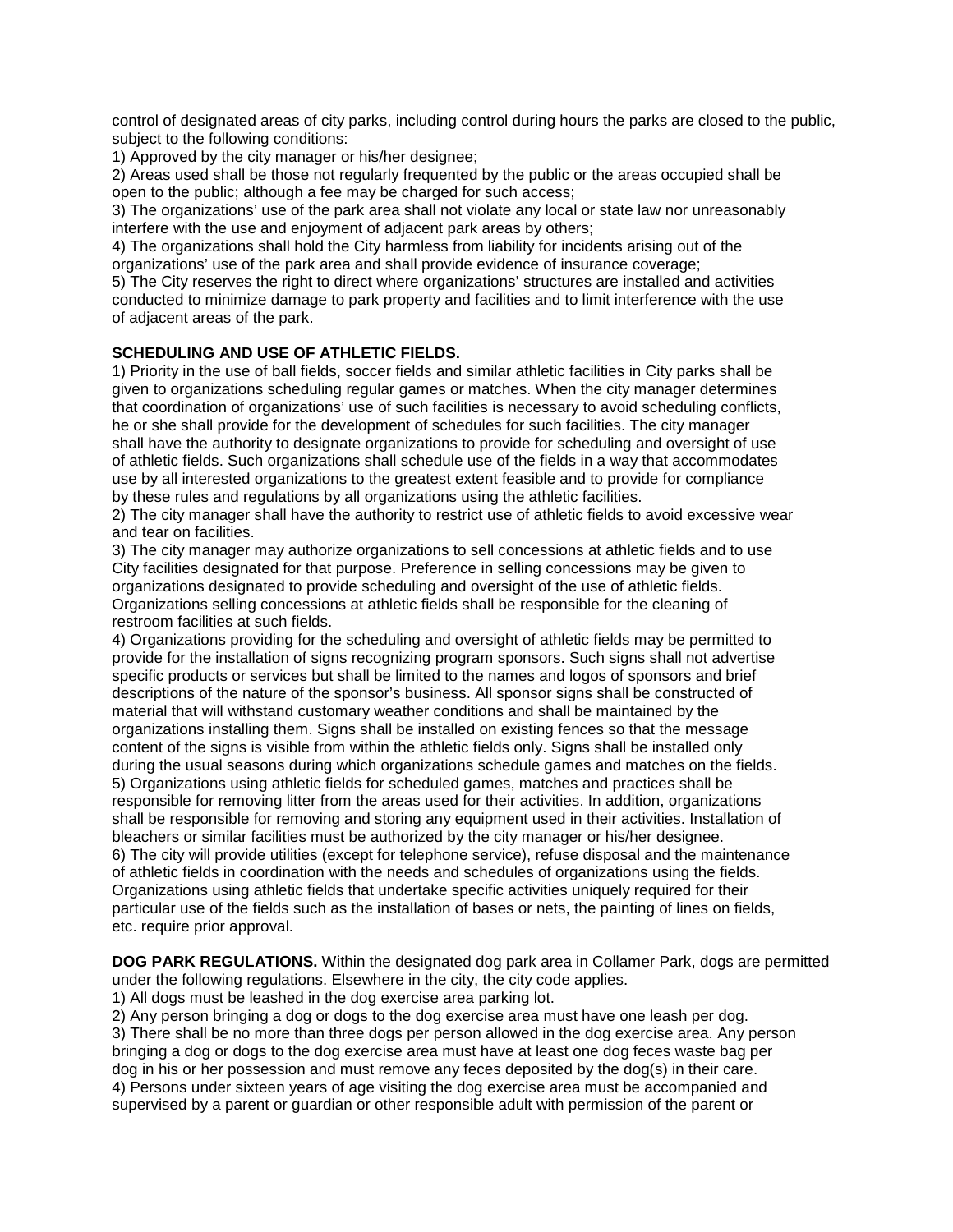guardian.

5) No persons under sixteen years of age are allowed in the dog agility area unless accompanied and supervised by a parent or guardian or other responsible adult with permission of the parent or guardian.

6) Each dog shall always be under visual and voice control of the owner or other responsible person at least 16 years of age.

7) All dogs must have current vaccinations and licenses and shall wear a collar with tags as proof thereof.

8) Aggressive dogs, as defined below, are not permitted in or around the dog exercise area, including but not limited to, the parking lot. Owners or other responsible persons will be held legally responsible for any injury caused by a dog that they bring in or around the dog exercise area.

An aggressive dog means:

a. A dog that bites a person. However, a dog shall not be considered aggressive if the dog bites a person wrongfully assaulting the dog or the dog's owner, or if the dog bites a person after being provoked by that person.

b. A dog that injures or kills another domestic animal without provocation while at the dog exercise area.

9) Female dogs in heat are not permitted in or around the dog exercise area including, but not limited to, the parking lot.

10) Dog owners or other responsible persons shall provide dogs with drinking water while visiting the dog exercise area when weather conditions require.

11) Dog owners or other responsible persons shall not keep dogs enclosed in a vehicle during hot weather which may cause injury to the dog.

12) Any person having knowledge of a dog having bitten, scratched, or injured a person or other animal within the dog exercise area, including but not limited to the parking lot, shall report the incident to the police department.

**COMMUNITY GARDENS.** Community gardens, as designated on public lands, whether leased or available to the public, shall operate with the following regulations.

1) Garden users must complete the community garden individual waiver as provided by the city in the Building Department.

2) Work on plots must begin within 10 days after the garden has been tilled, if applicable.

3) No synthetic fertilizers, herbicides, pesticides or insecticides are to be used.

4) Work on gardens may only occur between dawn and dusk.

5) No mechanized equipment may be used before 9:00 A.M.

6) Gardens must be kept free from weeds, rotten produce, and plant debris.

7) Stakes, plastics, and garbage must be disposed of in a timely manner.

8) Shared paths between garden plots must be maintained without digging into the main paths; such paths must be kept free of toxic materials and rocks.

9) Children must be supervised.

10) Headphones must be used to listen to the radio or other portable sound equipment.

11) All crops must be legal, non-toxic, and non-hazardous.

12) Other plots and gardens are not to be damaged or harvested by other users.

13) Sales of produce and other products at the garden or in the park is strictly prohibited.

14) No tires are allowed at the garden site.

15) No pets are allowed at the garden site.

**SKATE PARK RULES.** This is a use-at-your-own risk facility. This facility is non-supervised. Skating, blading and biking are high risk/hazardous activities. By participating you accept that risk and agree to not hold the City of Owosso or its employees responsible for any injuries incurred as a result of use.

1) The use of motorized equipment or other wheeled vehicles is not permitted.

2) The use of proper protective equipment, including helmets and knee, elbow and wrist pads is strongly recommended.

3) Use of the facility is prohibited when wet, rainwater is present or park maintenance is being performed.